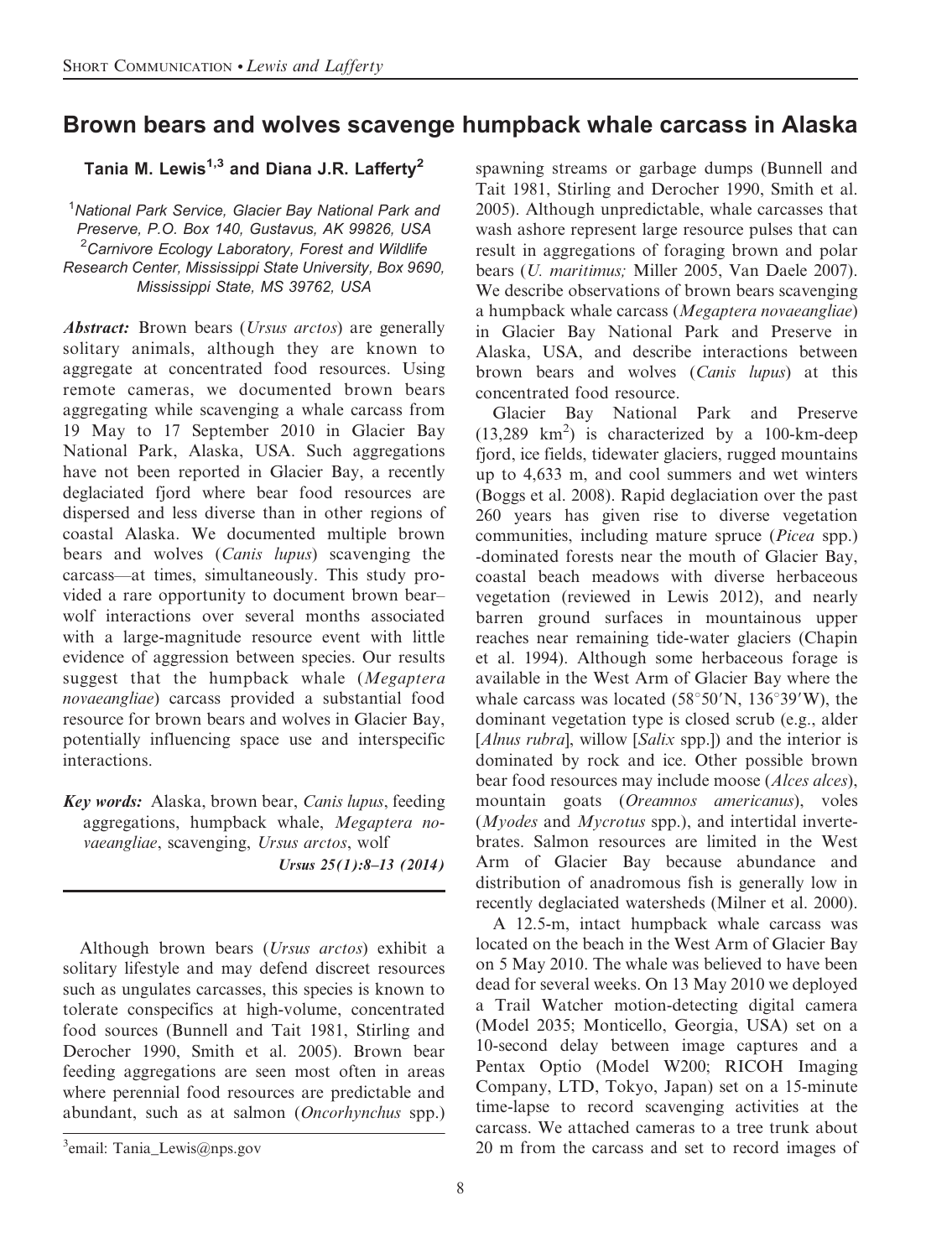animals within about 50 m of the carcass. No flash or infrared settings were used. We exchanged data cards and batteries every 10–14 days. We accessed the study site by a motor vessel, from which observers used high-powered binoculars to determine whether scavengers were present at the carcass. If bears or wolves were present, the vessel remained  $\geq$ 100 m from shore until the animals departed, to avoid disturbance to the animals. The land surrounding the carcass was closed to all other human use by the National Park Service for the duration of the study. Based on site visits and photographs, we estimated 30–50% of the flesh and blubber remained on the carcass by the end of August. On 4 September 2010, the bulk of the carcass floated away, leaving the skull and an assortment of vertebrae, other bones, and baleen. The time-lapse camera continued to operate until camera retrieval on 17 September 2010.

For each image, we recorded date, time, and number of individual bears and wolves observed. We used the time-lapse camera to measure weekly (no. of images with target animal[s]/total no. of images per week) and hourly (no. of images with target animal[s]/total no. of images per hr [0–23]) bear and wolf activity. Images from the motion-sensing camera were not standardized, so we only report findings that were not documented by the time-lapse camera. Images taken when it was too dark to see animals were excluded from analysis.

We also conducted a bear-sign survey on 7 October 2010 in which 2 surveyors walked 4 adjacent parallel strip-transects (each about 7 m x 1,500 m) within the beach, meadows, and open shrublands surrounding the whale carcass (delineated by mean high tide, cliffs, and dense shrubs) and recorded all mark trees, beds, and mark trails with Global Positioning System units. We used a Geographic Information System (ArcGIS 9.3.1; Environmental Systems Research Institute, Redlands, California, USA) to compare the number of mark trees, beds, and mark tails to results from a bear-sign survey that was conducted in 2001 using identical geographic range and methods.

The time-lapse camera recorded 6,073 usable images (i.e., with enough light to count animals, of 8,176 total) during 89 days of operation from 19 May to 17 September 2010. Brown bears were detected at the whale carcass in 1,752 images and were recorded at least once per day from 19 May to 11 September with the exception of 1 June. Most images of bears (67%) were of single adults; however, 21% were of 2 bears, 9% were of 3 bears, 2% were of 4 bears, 1% was of 5 bears, and we recorded a single image of 6 bears. We also recorded images of a pair of brown bears mating at the carcass site on 10 July 2010. We did not identify any brown bear family groups with the time-lapse camera. The motion-detecting camera, however, recorded one image of a female bear with 2 large cubs, which was the only family group documented during the study. From May through September, weekly brown bear activity at the whale carcass increased from 8.1% in early June to 63.2% in late August before declining to 0% in mid-September after the carcass had floated away (Fig. 1a). Brown bear activity showed strong diel variation, with  $\leq 10\%$  of images recording bear presence during 2300 to 0200 hours, whereas  $>40\%$  of images recorded bear presence during 0400 to 0800 hours and again from 1900 to 2200 hours (Fig. 1b).

We recorded 71 images of wolves feeding on the whale carcass. Of these 71 images, 83% were of individuals and the maximum number of wolves detected in one image was 7, which included 3 adults and 4 pups. Repeated observation of a distinctive silver adult wolf present with other darker adults and pups led us to believe that most of the wolves frequenting the carcass were members of a single pack. From May through September, weekly wolf activity at the whale carcass ranged from 0% to 3.7% of images per week (Fig. 1a). Wolf activity showed diel variation ranging from  $\leq 1\%$  of images recording wolf presence in most hours from 1100 to 0300 hours to a high of 3–6% of images documenting wolf presence from 0500 to 0800 hours (Fig. 1b).

Thirty-seven images recorded brown bears and wolves at the carcass site simultaneously. Of these images, 31 suggested no interaction between species, in 3 images a brown bear and wolf appeared nose to nose, and on 3 occasions a brown bear appeared to be following a wolf; in 2 of these images the wolf exhibited submissive posture. In addition, the motion-detecting camera recorded both brown bears and wolves marking vegetation and animal trails leading to and from the carcass.

Our results demonstrate that the humpback whale carcass provided an abundant and persistent ( $>4$  months) marine-derived meat resource for brown bears and wolves in the West Arm of Glacier Bay. Increased meat consumption, particularly from marine sources, has been shown to have direct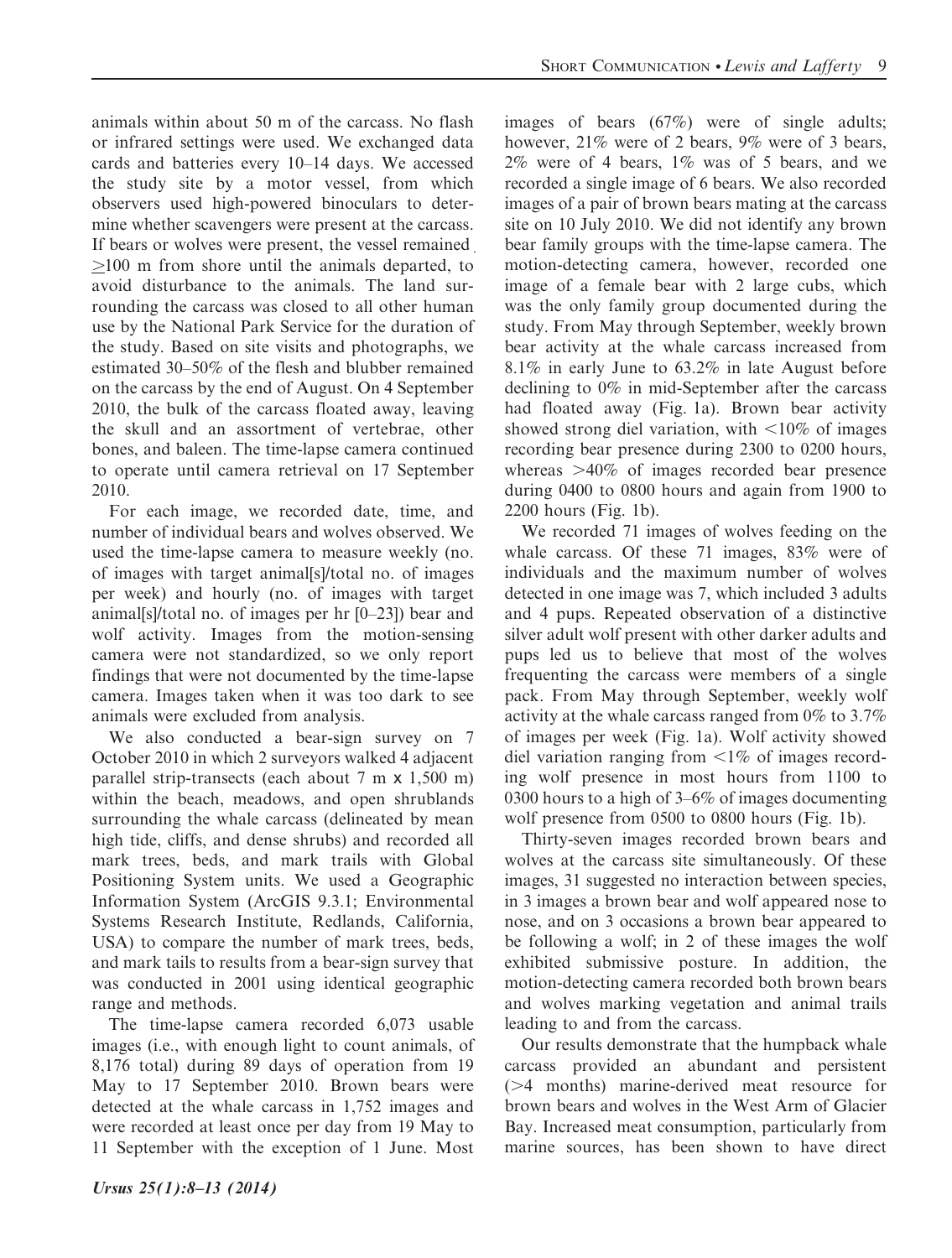

Fig. 1. Brown bear and wolf activity rates from 19 May to 17 September 2010 at a humpback carcass in Glacier Bay, Alaska, USA. Weekly (panel a) and hourly (panel b) activity measured by calculating percentage of images containing one or more target species for each week or hour, respectively. Numbers above bars represent the total number of usable images per hour or week.

positive effects on body size and productivity of brown bears (Hilderbrand et al. 1999). Rose and Polis (1998) found that coyotes (Canis latrans) lived at higher densities in shoreline areas influenced by marine-derived food resources. Although caloric content data for humpback whale blubber are not available, bowhead whale (Balaena mysticetus) blubber (a traditional food for arctic people) contains approximately 8.7 kilocalories/g (kcal/g) compared with 1.3 kcal/g for pink salmon (O. gorbuscha) and 0.6 kcal/g for wild blueberries (Vaccinium sp.; USDA 2013). Using equations developed by Lockyer (1976), we estimated that a 12.5-m humpback whale weighing approximately 27.2 metric tons consists of about 20% or 5.44 metric tons of blubber containing nearly 47,328,000 kcal. Moreover, almost 97% of calories in whale blubber are lipids, compared with just 4% in salmon and

0.8% in blueberries (USDA 2013). In addition to blubber, scavengers also had access to muscle, internal organs, connective tissue, and bones over the course of the summer; this suggests that the humpback whale carcass provided an unparalleled energy resource for brown bears and wolves throughout the summer.

Brown bear and wolf activity at the whale carcass generally increased from May through August, and may have continued to increase in September had most of the remaining carcass not floated away. Late summer through early autumn corresponds with the hyperphagic period in which bears gain fat stores by consuming high-calorie food before denning (Powell et al. 1997). Brown bear activity exhibited a strong crepuscular pattern, with greatest activity in the early mornings and evenings. Brown bears have been found to exhibit crepuscular or nocturnal activity,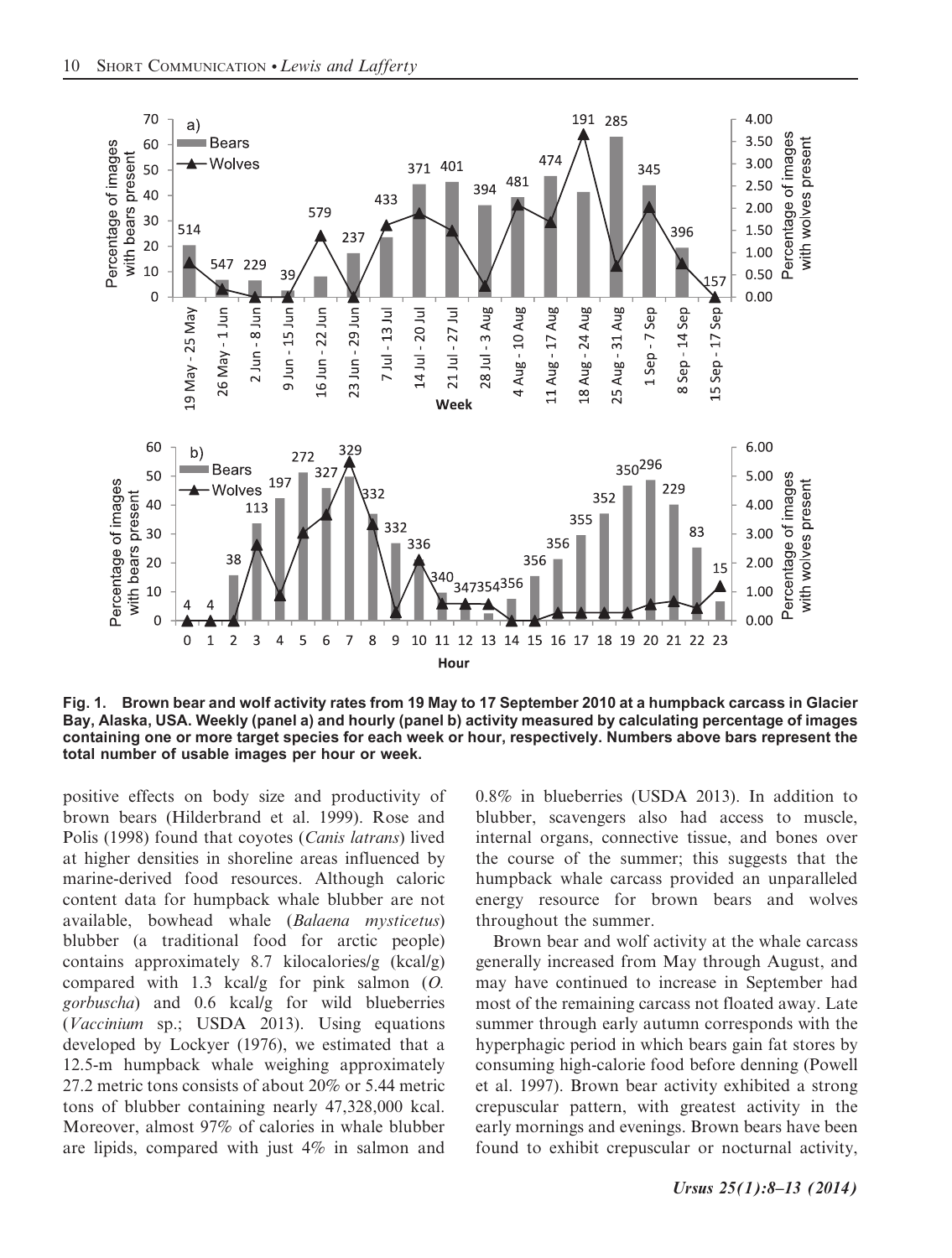particularly when human use occurs during the day (Roth 1983, Warner 1987, Olson et al. 1998) and it is possible that brown bear activity at the carcass was influenced by daytime vessel-based wildlife viewing. Vessels, ranging from 5-m kayaks to 300-m cruise ships, were observed stopping and approaching the carcass to observe scavengers daily throughout the study period, particularly mid-morning through early evening (T. M. Lewis, personal observation). Wolf activity was greatest in the early morning and generally low at other times of day; this pattern possibly also was influenced by daytime human use.

Brown bear tolerance of other mammalian scavengers is uncommon. We did not record black bears (U. americanus) at the whale carcass; they are subordinate to brown bears (McLellan 1993, Belant et al. 2006) and may have avoided this area because of potentially elevated predation risk associated with increased brown bear activity in the area. On Barter Island in the Beaufort Sea, brown bears are known to displace polar bears from beached bowhead whale carcasses (Miller 2005). To our knowledge, this study is the first to document brown bears and wolves feeding simultaneously on a whale carcass. Previous studies have shown that brown bear–wolf interactions often are antagonistic or aggressive, particularly at kill sites (Koene et al. 2002, Ballard et al. 2003, Gunther and Smith 2004). Ballard et al. (2003) summarized 108 brown bear–wolf interactions outside of Yellowstone National Park and found that only 6% involved brown bears and wolves feeding at the same carcass, 7% involved brown bears and wolves in the same vicinity, 24% involved brown bears and wolves fighting and chasing each other, and  $21\%$  involved brown bears displacing wolves from kill sites. Milleret (2011) found that wolves stayed closer to their prey carcasses after brown bear den emergence than before brown bear emergence, possibly to defend their prey from the larger scavenger. Koene et al. (2002) hypothesized that carcass size has a role in bear–wolf conflict severity with conflict over larger carcasses being less severe. Our results from a large carcass support this assertion because we saw little evidence of aggression between species—no instances of wolves attempting to displace brown bears and few instances of brown bears displacing wolves. It is possible that wolves exhibited avoidance when brown bears were present, as evidenced by low observations of wolves at the carcass  $(1\% \text{ of photos})$ , but brown bears were present in  $>50\%$  of the photos

Ursus 25(1):8–13 (2014)

with wolves, indicating some level of tolerance. Smith et al. (2003) documented brown bears and wolves feeding and traveling together on several occasions at abundant salmon streams in Alaska. We observed similar tolerance between multiple brown bears and 7 members of a wolf pack sharing a humpback whale carcass and exhibiting similar diel patterns for  $>4$  months. Our results provide supporting evidence that the frequency and severity of bear–wolf conflicts may decrease at largemagnitude food resources.

During the 2010 bear-sign survey, we recorded 21 mark trees, 67 bear beds, and 48 sections of brown bear repeat-use mark trail. The 2001 brown bear– sign survey of this section of shoreline meadow documented 0 mark trees, 0 bear beds, and only 1 section of mark trail (T. M. Lewis, unpublished data). This comparison suggests that the whale carcass may have influenced brown bear space use in the West Arm of Glacier Bay. The number of bear mark trees, bear beds, and mark trails along the shoreline surrounding the whale carcass was greater than in any other area in Glacier Bay previously surveyed for bear sign (T. M. Lewis, unpublished data). Bear-marked trails and rub trees have been hypothesized to be associated with travel routes (Green and Mattson 2003) and communication (McTavish and Gibeau 2010). Prevalence of bear sign near the whale carcass suggests that markings were more abundant in this area because of high bear concentrations, frequent bear travel to and from the carcass, and communication among bears required during feeding aggregations. Cortés-Avizanda et al. (2009) found that aggregations of scavengers had negative effects on prey-species abundance by increasing the probability of predator–prey encounters. Higher concentrations of scavenging predators present at the whale carcass in Glacier Bay may have affected other surrounding animal communities.

Although brown bears may tolerate each other at abundant food sources (Bunnell and Tait 1981, Stirling and Derocher 1990, Smith et al. 2005), female bears with young of the year were not documented at the carcass and only one family group with large dependent young (2–3 yr old) was recorded. Cannibalism of young bears by adult brown bears has been documented (Olson 1993, Hessing and Aumiller 1994); thus, female brown bears with dependent young may reduce risk of infanticide by avoiding areas where adult male bears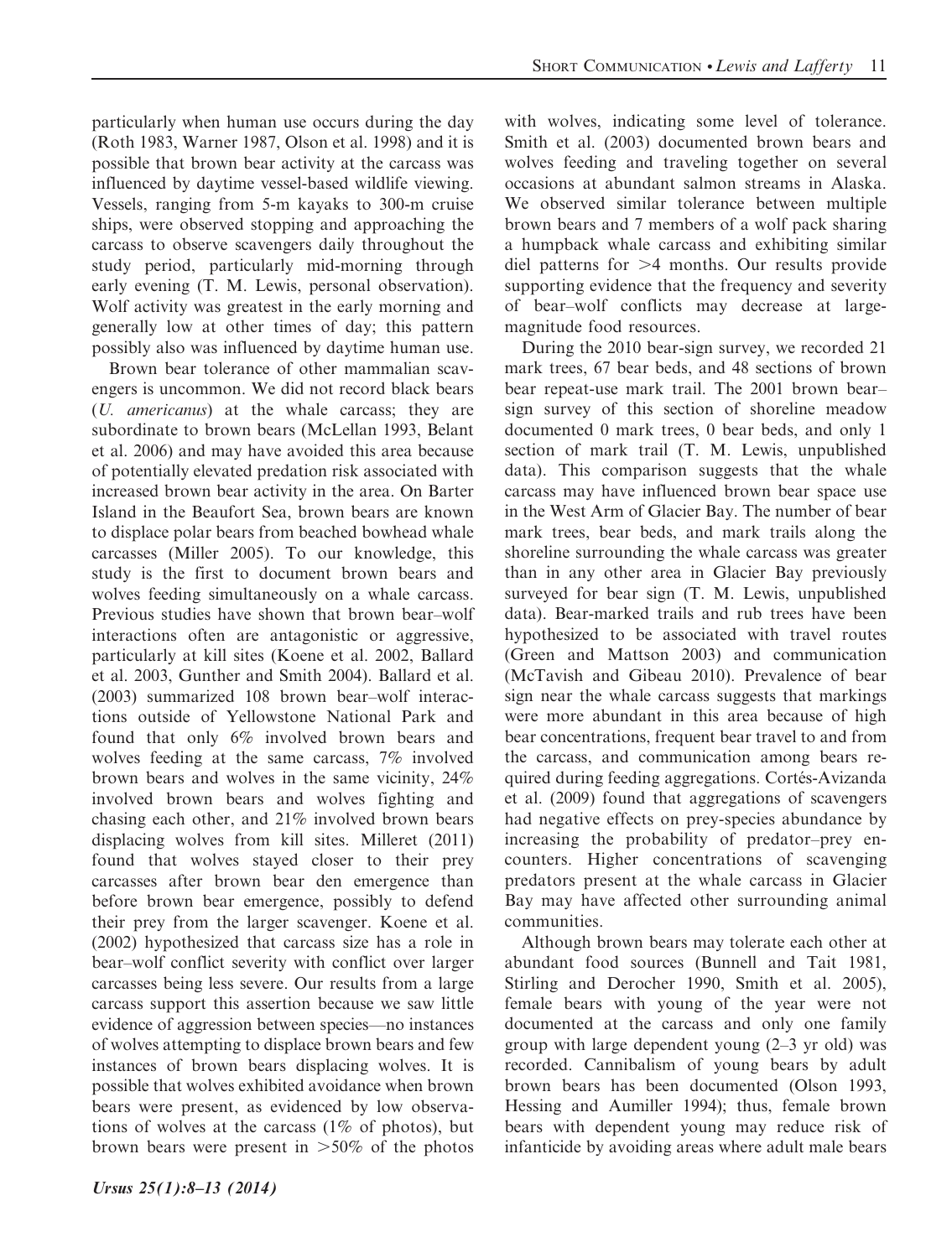are present or where brown bears are concentrated (Ben-David et al. 2004).

## Acknowledgments

The National Park Service and Alaska Department of Fish and Game provided camera equipment. We thank C. Behnke, P. Bean, B. Bruno, T. Bruno, K. Colson, J. Driscol, C. Gabriele, C. George, T. Howard, J. Howell, L. Lewis, C. Murdoch, S. Muths, N. Petersen, K. Pinjuv, C. Rosa, M. Senac, C. Smith, C. Soiseth, G. Streveler, and A. Youmans for assisting with field efforts, data entry, and analysis. We thank J. Belant for insightful comments on earlier drafts of this manuscript.

## Literature cited

- BALLARD, W.B., L.N. CARBYN, AND D.W. SMITH. 2003. Wolf interactions with non-prey. Pages 259–271 in L.D. Mech and L. Boitani, editors. Wolves: Behavior, ecology, and conservation. The University of Chicago Press, Chicago, Illinois, USA.
- BELANT, J.L., K. KIELLAND, E.H. FOLLMANN, AND L.G. ADAMS. 2006. Interspecific resource partitioning in sympatric ursids. Ecological Applications 16:2333– 2343.
- BEN-DAVID, M., K. TITUS, AND L.R. BEIER. 2004. Consumption of salmon by Alaskan brown bears: A trade-off between nutritional requirements and the risk of infanticide. Oecologia 138:465–474.
- BOGGS, K.W., S.C. KLEIN, J.E. GRUNBLATT, G.P. STREVELER, AND B. KOLTUN. 2008. Landcover classes and plant associations of Glacier Bay National Park and Preserve. Natural resource technical report NPWS/GLBA/ NRTR - 2008/093. National Park Service, Fort Collins, Colorado, USA.
- BUNNELL, F.L., AND D.E.N. TAIT. 1981. Population dynamics of bears—implications. Pages 75–98 in C.W. Fowler and T.D. Smith, editors. Dynamics of large mammal populations. John Wiley and Sons, Inc., New York, New York, USA.
- CHAPIN, F.S.I., L.R. WALKER, C.L. FASTIE, AND L.C. SHARMAN. 1994. Mechanisms of primary succession following deglaciation at Glacier Bay, Alaska. Ecological Monographs 64:149–175.
- CORTÉS-AVIZANDA, A., N. SELVA, M. CARRETE, AND J.A. DONÁZAR. 2009. Effects of carrion resources on herbivore spatial distribution are mediated by facultative scavengers. Basic and Applied Ecology 10:265–272.
- GREEN, G.I., AND D.J. MATTSON. 2003. Tree rubbing by Yellowstone grizzly bears Ursus arctos. Wildlife Biology 9:1–9.
- GUNTHER, K.A., AND D.W. SMITH. 2004. Interactions between wolves and female grizzly bears with cubs in Yellowstone National Park. Ursus 15:232–238.
- HESSING, P., AND L. AUMILLER. 1994. Observations of conspecific predation by brown bears, Ursus arctos, in Alaska. Canadian Field-Naturalist 108:332–336.
- HILDERBRAND, G.V., C.C. SCHWARTZ, C.T. ROBBINS, M.E. JACOBY, T.A. HANLEY, S.M. ARTHUR, AND C. SERVHEEN. 1999. The importance of meat, particularly salmon, to body size, population productivity, and conservation of North American brown bears. Canadian Journal of Zoology 77:132–138.
- KOENE, P., J. ARDESCH, A. LUDRIKS, E. URFF, L. WENDELIDES, AND V. WITTENBERG. 2002. Interspecific and intraspecific interactions among brown bears and wolves in an enclosure. Ursus 13:85–93.
- LEWIS, T. 2012. Shoreline distribution and landscape genetics of bears in a recently deglaciated fjord: Glacier Bay, Alaska. Thesis, University of Alaska, Fairbanks, Alaska, USA.
- LOCKYER, C. 1976. Body weights of some species of large whales. ICES Journal of Marine Science 36:259–73.
- MCLELLAN, B.N. 1993. Competition between black and grizzly bears as a natural population regulation factor. West Black Bear Workshop 4:111–116.
- MCTAVISH, C., AND M.L. GIBEAU. 2010. How animals send 'tree mail'. Wildlife Professional Summer: 66–68.
- MILLER, S. 2005. Minutes of the14th Working Meeting of the IUCN/SSU Polar Bear Specialist Group. Page 16 in J. Aars, N.J. Lunn, and A.E. Doerocher, editors. Polar bears: Proceedings of the 14<sup>th</sup> Working Meeting of the IUCN/SSC Polar Bear Specialist, Seattle, Washington, USA.
- MILLERET, C. 2011. Estimating wolves (Canis lupus) and brown bear (Ursus arctos) interactions in Central Sweden. Does the emergence of brown bears affect wolf predation patterns? Thesis, Biodiversité - Écologie -Environnement, Université Joseph Fourier, Grenoble, France, http://skandulv.nina.no/Portals/skandulvny/Publikasjoner/ Milleret%202011%20Wolves%20and%20brown%20bear% 20interactions%20in%20central%20Sweden.pdf. Accessed 24 Mar 2014.
- MILNER, A.M., E.E. KNUDSEN, C. SOISETH, A.L. ROBERTSON, D. SCHELL, I.T. PHILLIPS, AND K. MAGNUSSON. 2000. Colonization and development of stream communities across a 200-year gradient in Glacier Bay National Park, Alaska, U.S.A. Canadian Journal of Fisheries and Aquatic Sciences 57:2319–2335.
- OLSON, T.L. 1993. Infanticide in brown bears, Ursus arctos, at Brooks River, Alaska. Canadian Field Naturalist 107:92–94.
- , B.K. GILBERT, AND R.C. SQUIBB. 1998. Brown bear diurnal activity and human use: A comparison of two salmon streams. Ursus 10:547–555.
- POWELL, R.A., J.W. ZIMMERMAN, AND D.E. SEAMAN. 1997. Important components of habitat for black bears.